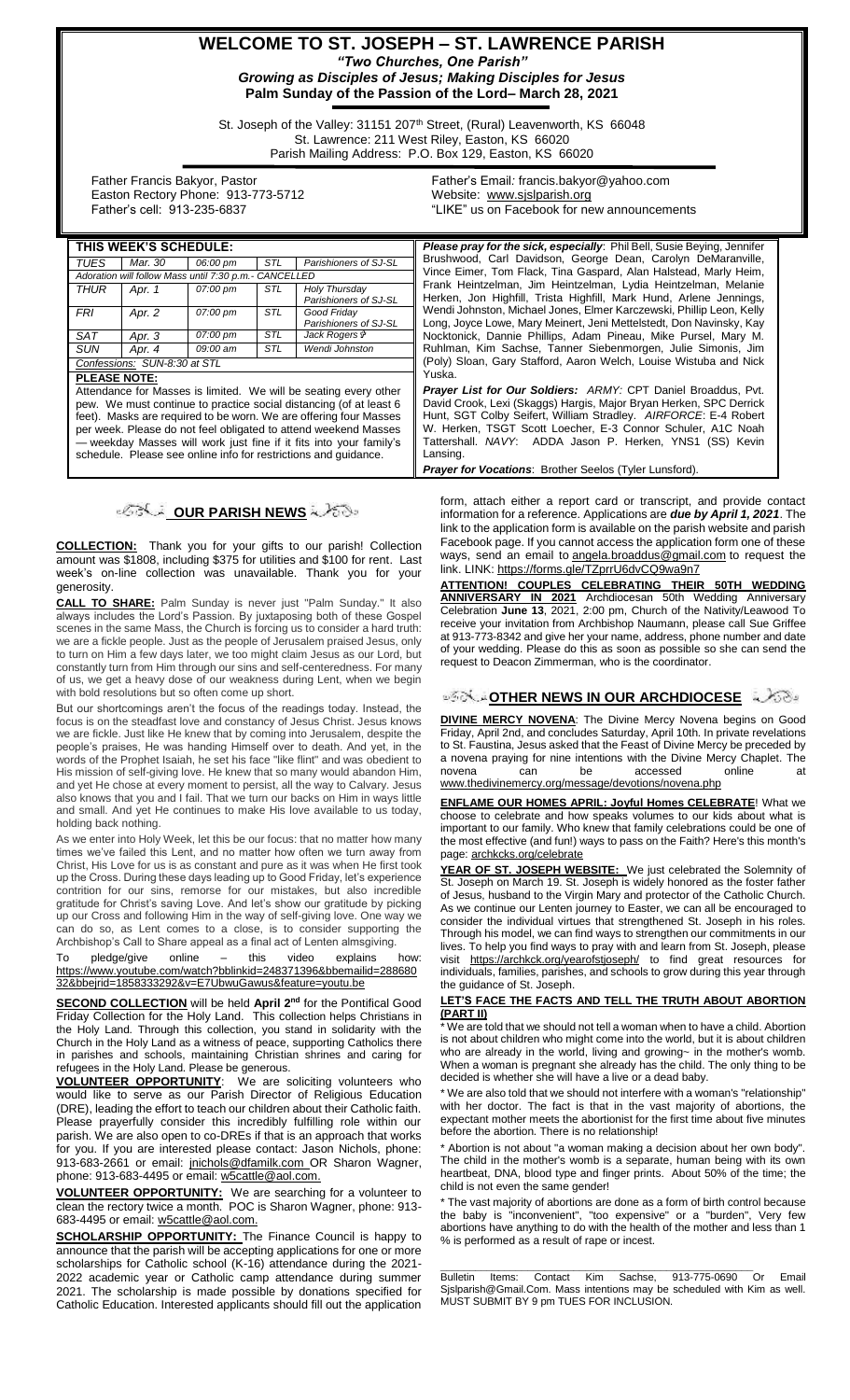**WELCOME TO ST. JOSEPH – ST. LAWRENCE PARISH** *"Two Churches, One Parish"* **Growing as Disciples of Jesus; Making Disciples for Jesus March 28, 2021**

#### **PAGE 2 – bulletin (FOR POSTING ON THE CHURCH INTERNET SITE)**

**MINISTRY FOR PARENTS WHO HAVE LOST A CHILD:** The next Project Chrysalis meeting will be on Tuesday **March 30** from 7:00-8:15 p.m., and will be presented via Zoom. Our guests will be Bob and Kelly Specht talking about mental health awareness and what we can do to better understand the importance of good mental health. Project Chrysalis is a ministry offering hope through Sacred Scripture and community to parents/grandparents who have lost a child or grandchild. While this ministry is not a bereavement group, our mission is to offer support and hope through scripture in a time of transformation. For more information and the Zoom link, contact Deacon Ken Billinger at 913-634-4210 or email kbillinger@archkck.org. The group is open to parents or grandparents who have lost a child.

**THE CALIX SOCIETY** (www.calixsociety.org) is a national association of Catholics in 12-Step recovery (AA, NA, OA, AlAnon, etc.). The Calix Society usually meets the first Friday of each month at Church of the Ascension in Overland Park. Due to Good Friday on April 2, the next meeting will be Friday**, April 9th**. For specific information on time and meeting format, call Neil at 913-645-7244, or Mary at 913-747-5039.

**ARCHBISHOP NAUMANN LENTEN REFLECTION:** As the season of Lent nears the end, it is good to remember that there is still time. Whether you have not had a chance to spend time reflecting on this journey, you are still going strong since Ash Wednesday, or you are somewhere in between; Holy Week is a great time to focus on the sacrifices of Christ and how we can imitate that in our lives. Archbishop Naumann has been offering Lenten reflections each week beginning with Ash Wednesday. Each day of Holy Week, you can take a look back on the Lenten journey and walk with the Archbishop as he reflects on Lent. The 30- minute audio sessions include the Archbishop's reflection on the Gospel (Ash Wednesday/Sunday) and a short personal witness from a member of the Archdiocese. The last reflection focuses on Christ's life during Holy Week. To listen to the Lenten Reflections with Archbishop Naumann visit the Enflame website at http://archkcks.org/foryou/lenten-journey-library. They are also available as part of the Shepherd's Voice podcast at www.archkck.libsyn.com

**DIVINE MERCY – THE FATHER'S LOVE:** Christ's Peace House of Prayer 22131 Meager Road - Easton, KS Friday, **April 9th at 5:30pm – Sunday, April 11th** at 4:30pm Join us over Divine Mercy Sunday Weekend as we contemplate the Father's Love through his gift of mercy. Don't forget to start the Divine Mercy Novena on Good Friday. There will be conferences, Eucharistic Adoration, Mass, Confession Stations of the Cross and time for private prayer, reflection and walking. The suggested donation is \$170/Single or \$250/Couples for the Cabins and Courtyard Rooms or \$100 for the Single Guest Rooms (Meals Included). To attend, sign-up at christspeace.com, send an email to: info@christspeace.com or call 913.773.8255.

**GOOD FRIDAY "WAY OF THE CROSS"** at Planned Parenthood abortion clinic. Through His Holy Passion, Our Lord united Himself with all the victims of suffering in this life. None suffer more innocently than children in the womb whose lives are taken by abortion. None suffer more deeply than their mothers, who carry a burden of regret and pain. On Good Friday we remember all the victims of abortion—the children lost, the mothers wounded, the communities blighted—in a solemn, ecumenical prayer service: Way of the Cross for Victims of Abortion, Friday, **April 2** 10:00 am to 11:00 am. Planned Parenthood abortion clinic, 4401 W. 109th St, Overland Park, Ks 66211 Join us as we pray for healing for the victims of abortion and for an end to this injustice in our land. For more information, please contact Ron Kelsey, Planned Parenthood Exposed, at ronkelsey10@gmail.com.

**CHRIST'S PEACE HOUSE OF PRAYER** has adjusted many of the ways we operate in order to create a safe environment for our retreatants. The layout of our facility naturally lends itself to social distancing with separate guest cabins and rooms each with private entrances and self-contained kitchen and shower areas. We have altered many of our operating procedures including how we clean, serve food and interact in the public spaces together so as to eliminate the spread of the virus. The transform CDC pandemic guidelines are carefully followed. We want our guests to be safe and know that they can trust the steps we have taken to make that possible. It is a privilege to serve each of you in these challenging times. Schedule a time for a personal retreat, organize a group retreat or join one of our monthly preached retreats. Send an email to: info@christspeace.com or call 913.773.8255 to schedule a retreat. Visit us at christspeace.com.

## **2021 RETREAT SCHEDULE FOR CHRIST'S PEACE:**

April 9-11: Divine Mercy - The Father's Love May 15: St. Isidore Mass - Blessing of Seeds and Soil

- May 21-23: Freedom in the Spirit
- June 25-27: St. Joseph With a Father's Heart

July 9-11: Theology of the Body w/ Fr. Thomas Loya

August 13-15: Consecration to Mary

September 17-19: Living in the Present Moment October 15-17: Discovering the Wisdom of Saint Pope JPII

November 19-21: Unlocking Difficult Scripture

December 3-5: Advent Silent Retreat

January 7-9: New Year Spiritual Reflection and Planning

**EUCHARISTIC HOLY HOUR FOR DIVINE MERCY SUNDAY** with Archbishop Naumann Each year on the Second Sunday of Easter, the Church celebrates Divine Mercy Sunday. All are encouraged to join together in prayer and adoration seeking God's mercy for ourselves and for our nation. Please join Archbishop Naumann in a Eucharistic Holy Hour

either in-person or via livestream. Sunday, **April 11**, 2021, 3:00 pm Blessed Sacrament Catholic Church, 2203 Parallel Ave, Kansas City KS In-person or Livestream link: https://www.facebook.com/BlessedSacramentkck

**WORLD DAY OF PRAYER FOR VOCATIONS** World Day of Prayer will be observed on Sunday, **April 25, 2021** also known as "Good Shepherd Sunday." The purpose of this day is to publicly fulfill the Lord's instruction to, "Pray the Lord of the harvest to send laborers into his harvest" (Mt 9:38; Lk 10:2). Please pray that young men and women hear and respond generously to the Lord's call to the priesthood, diaconate, religious life, and societies of apostolic life or secular institutes. Resources for promoting vocations can be found on the USCCB website.

**BEGINNING EXPERIENCE** ~ Grief Support Weekend Beginning Experience is offering a healing weekend **April 30 – May 2,** 2021, at Savior Pastoral Center in Kansas City, Kansas. This invitation is open to men and women of all ages who have suffered the loss of a spouse through death, divorce, or separation. It is a time to heal and a time to begin anew. Reservations are required. For more information visit: www.beginningexperience kc.org email: register.bekc@gmail.com or contact Laura 308-530-1873

**ATTENTION! COUPLES CELEBRATING THEIR 50TH WEDDING ANNIVERSARY IN 2021** Archdiocesan 50th Wedding Anniversary Celebration **June 13**, 2021, 2:00 pm, Church of the Nativity/Leawood To receive your invitation from Archbishop Naumann, please call the parish office and give us your name, address, phone number and date of your wedding. Please do this as soon as possible.

**APRIL CHILD ABUSE PREVENTION MONTH** Child Abuse Prevention Month is an annual observance in the United States dedicated to raising awareness and preventing child abuse. April has been designated Child Abuse Prevention Month in the United States since 1983. The Archdiocese encourages all individuals and organizations to play a role in making our communities a safe place for children and families. By ensuring that parents and mentors have the knowledge, skills, and resources they need to care for their children, we can help prevent child abuse and neglect. In April, we highlight these prevention efforts. Unfortunately during the COVID-19 crisis, children may face an increased risk of abuse and neglect. While many schools may still be closed and families are staying home, more abuse cases could go unreported and unnoticed. It is of particular import we continue to be vigilant and work together to prevent abuse. If you have any questions or concerns, please contact 913-602-7717 or questions or concerns, please contact 913-602-7717 [jvalenti@archkck.org](mailto:jvalenti@archkck.org)

**CAMP KATERI TEKAKWITHA**: There is still time to take advantage of a week of faith, fun, and friends happening down at Camp Kateri Tekakwitha this summer! We can't wait to spend that time with your (grand)kids and family. Camp Kateri Tekakwitha has always been a place of adventure activities combined with powerful, spiritual, and unique encounters with God. As with every summer, we continue to enhance our property to allow for a safe place for kids and families to develop life-changing memories. This summer we are offering both day camps and overnight camp options. The day camps are a great way for kids to have the opportunity to experience camp, but allow them to return home in the evenings. We look forward to spending the summer with you. Visit www.archkck.org/camp for more information about Camp Kateri Tekakwitha. To see the available camp spots visit https://archkck.org/camp/camps/camp-session-datescost-availability/.

# ⊅∂ী⊱<mark>[R](http://www.google.com/url?sa=i&rct=j&q=&esrc=s&source=images&cd=&cad=rja&uact=8&ved=0CAcQjRxqFQoTCL3M6dfYlskCFQfIYwodK-sMqA&url=http://www.clipartpanda.com/categories/corner-scroll-design&psig=AFQjCNEcNGu-GRs-N_tcfj31hDOCKS7EqQ&ust=1447823402338642)ESOURCES</mark> নীতিভ

**PRAYER FROM POPE FRANCIS DURING THE CORONAVIRUS PANDEMIC** O Mary, you shine continuously on our journey as a sign of salvation and hope. We entrust ourselves to you, Health of the Sick. At the foot of the Cross you participated in Jesus' pain, with steadfast faith. You, Salvation of the Roman People, know what we need. We are certain that you will provide, so that, as you did at Cana of Galilee, joy and feasting might return after this moment of trial.

Help us, Mother of Divine Love, to conform ourselves to the Father's will and to do what Jesus tells us. He who took our sufferings upon Himself, and bore our sorrows to bring us, through the Cross, to the joy of the Resurrection. Amen.

We seek refuge under your protection, O Holy Mother of God. Do not despise our pleas – we who are put to the test – and deliver us from every danger, O glorious and blessed Virgin.

**ONLINE MASSES:** For those who may not be able to attend our parish masses, here are some of the masses that are available to watch on line or on television:

- For regular TV Channel 38 airs Sunday morning Mass at 7:00am each week.
- For Dish and DirecTV EWTN airs Sunday Mass a few times throughout the day.
	- For livestream here are some you may wish to look up:
- o Church of the Ascension, Overland Park Sunday Masses at 8:15am, 10:00am, 11:45am & 5:00pm - <https://kcascension.org/> o Queen of the Holy Rosary, Wea - Sunday Mass at 8:30am
	- <https://qhrwea.church/watch-daily-mass> St. Michael the Archangel, Leawood - Sunday Mass at 9:00am
- <https://stmichaelcp.org/ecatholic-live> Here you can find links to Holy Masses online from different parishes all

around the world. There is a link to see the calendar with the Catholic Holy Masses live online. Click on the chosen hour when you want to see the Holy Mass online.<https://mass-online.org/daily-holy-mass-live-online> **PLANNED GIVING BRIEF: CARES ACT – TAX BENEFITS FOR CHARITABLE GIVING EXTENDED THROUGH 2021**

1. **Increase in tax deduction for cash gifts:** For donors that itemize their tax return, before the new legislation, the annual income limit was capped at 60% for cash gifts. The new legislation allows for charitable donations up to 100% of a donor's annual income.

2. **New deduction:** If you do not itemize when filing your tax return, to reduce your tax liability, you will be allowed to take a special tax deduction of up to \$300 for charitable donations. For more information visit the Archdiocesan website, *CatholicPlannedGiving.com.*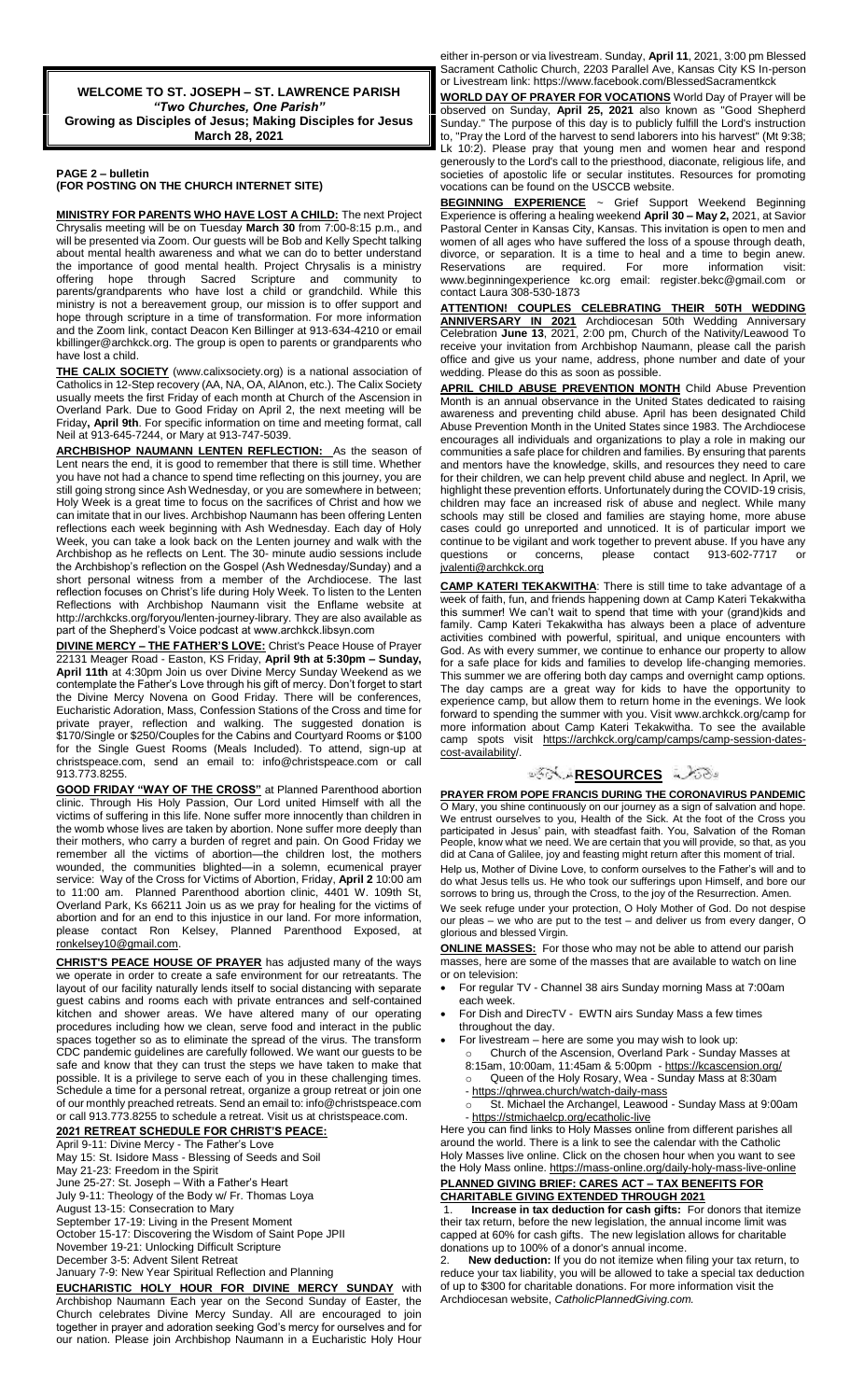

Marriage & Family Life Office Anarrage & Family Life Office<br>Archdiocese of Kansas City in Kansas<br>12615 Parallel Parkway<br>Kansas City, KS 66109<br>913-647-0345<br>E-mail: flifesec@archkek.org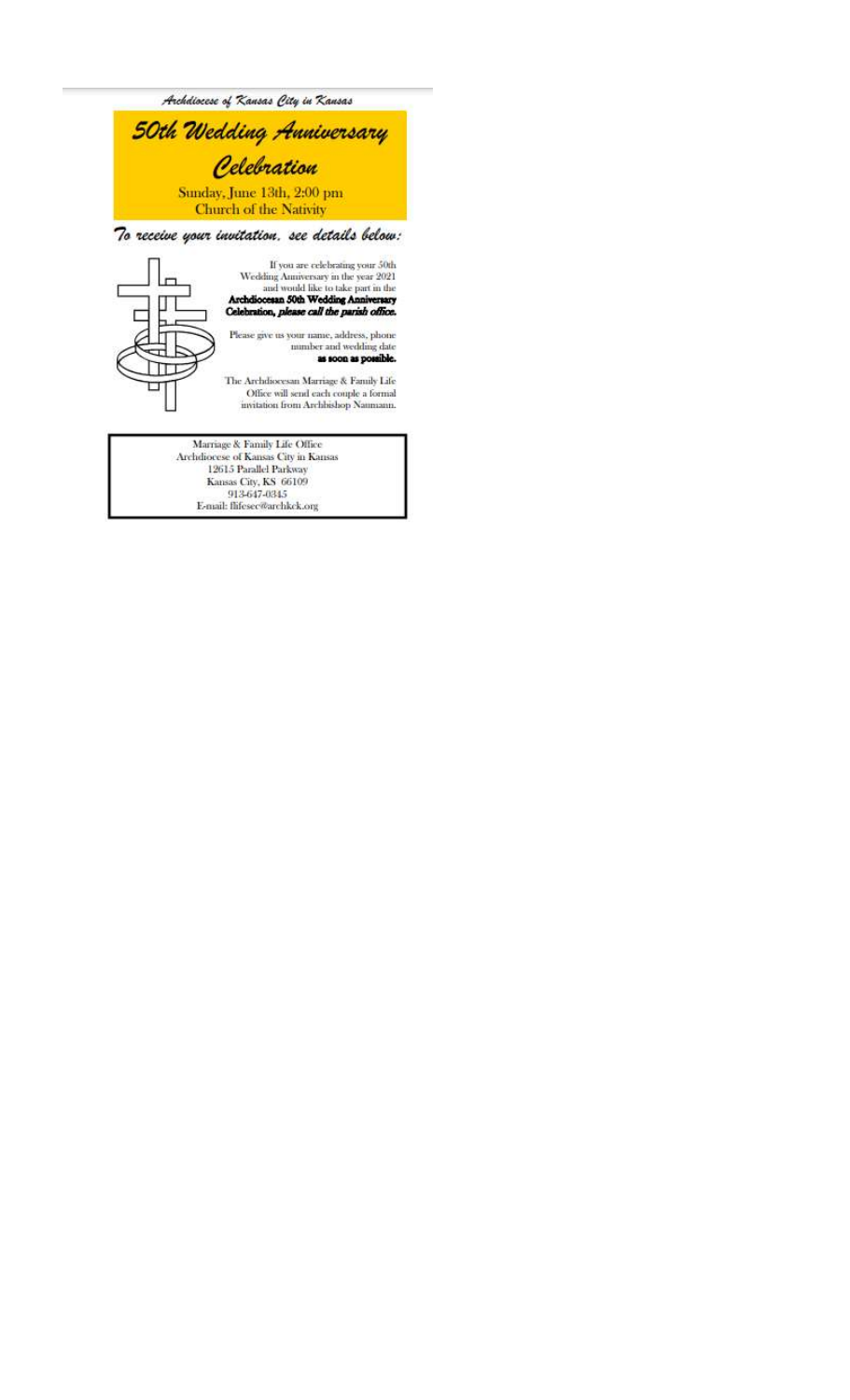#### Palm Sunday- Passion of the Lord, Year B (3/28/2021

Texts:

First Reading. Isaiah 50:4-7.

Second Reading. Phil. 2:6-11.

Third Reading. Mk. 14:1-15,47.

Theme: Understanding Holy Week.

Congregation: St. Joseph of the Valley- St. Lawrence Parish, Easton/ Kansas.

Dear Brothers and Sisters, warm greetings to you all.

We are now preparing for the most important days in the life of the Church. This is the Holy Week Celebration. It starts on Sunday, commonly known as Palm Sunday because of the palms branches that people waved at Jesus to welcome Him as He entered the city of Jerusalem. But more accurately, this is called Passion Sunday. This day marks the start of the passion and suffering of Jesus that will reach its climax at Calvary on Good Friday. The Gospel reading this Sunday is the passion of the Lord. This helps us put ourselves in the mood of the Holy Week as we pray and meditate on the passion and death of the Lord.

Holy Week must be holy. These are days which should be marked with holiness. We need to clarify our understanding of holiness. For many of us, we readily label persons who pray and go to Church as holy. But that is not true most of the time. The true concept of holiness has something to do with "wholeness". This means that the person is not divided, there is no discrepancy between orthodoxy and praxis. He should be a living witness to "orthopraxis". Orthodoxy means genuine teaching, particularly Christian teachings. Praxis means practice or actual life of a person. In short, to be holy means to be whole- a solid combination of teaching and practice, that is orthopraxis.

Holy Week is a special time to really examine our state of holiness or wholeness. So, we are encouraged to pray more assiduously, practice acts of penance and piety, examine our conscience, and be sorry for our sins, which destroy our wholeness as a person. Sins go against our true nature as God's children. Our inner conflict arises within us every time we are in sin. St. Paul expressed that: "Why is it that the good I want to do, I do not do, while the evil I do not want to do, I do!"